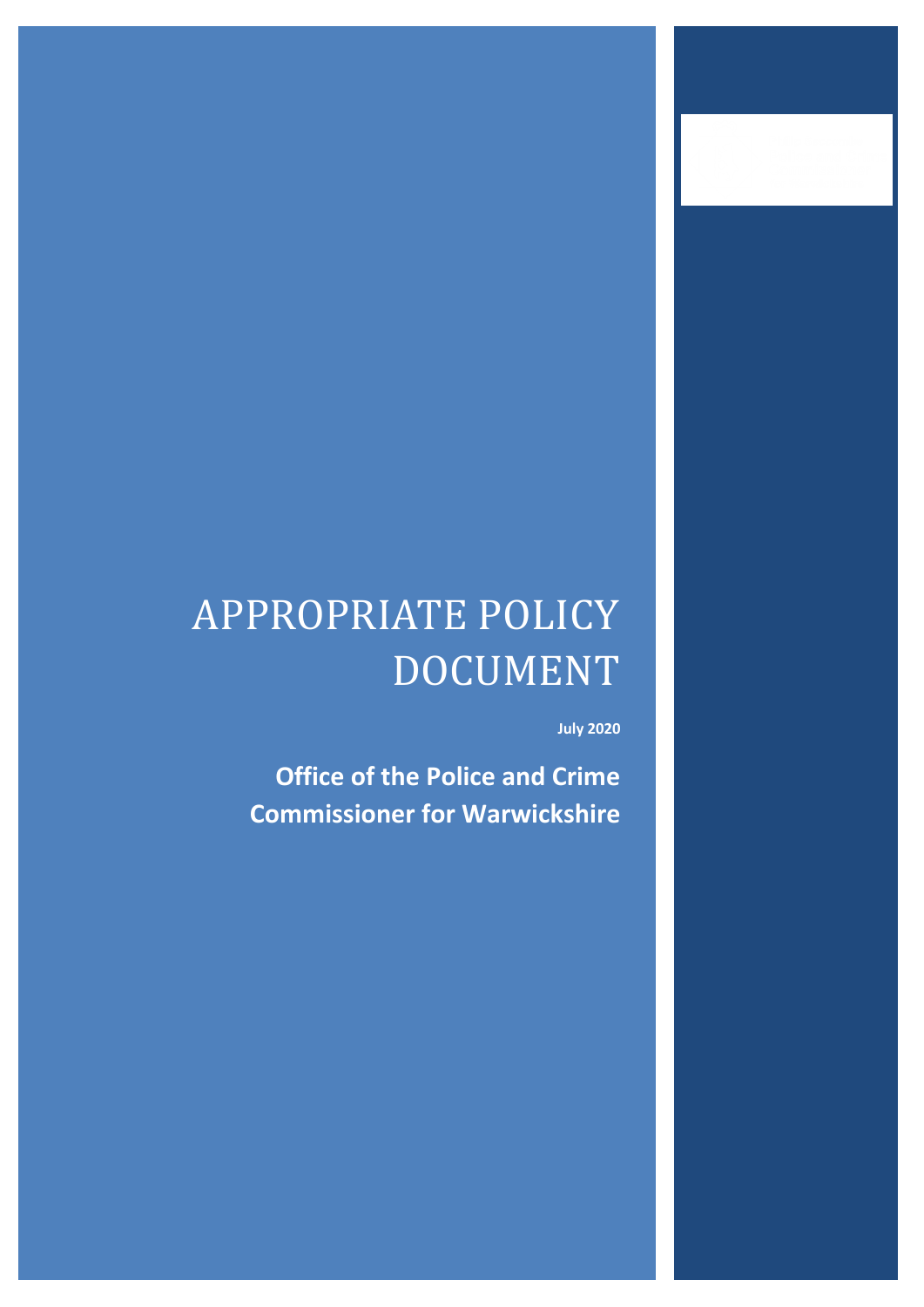| <b>Philip Seccombe</b><br>N<br><b>Police and Crime</b><br><b>Commissioner</b><br>for Warwickshire |                                    |
|---------------------------------------------------------------------------------------------------|------------------------------------|
| Policy/Procedure Title                                                                            | <b>Appropriate Policy Document</b> |
| Responsible Party                                                                                 | <b>Chief Executive</b>             |

| <b>Security Classification</b>                       | <b>Public</b> |
|------------------------------------------------------|---------------|
| Disclosable under Freedom of<br>Information Act 2000 | Yes           |

| Policy Implementation Date | 01 July 2020 |
|----------------------------|--------------|
| Next Review Date Prior To  | 01 July 2021 |

#### **Revision record**

| Date           | Nature of revision |
|----------------|--------------------|
| 1.0 Month YYYY | n/a                |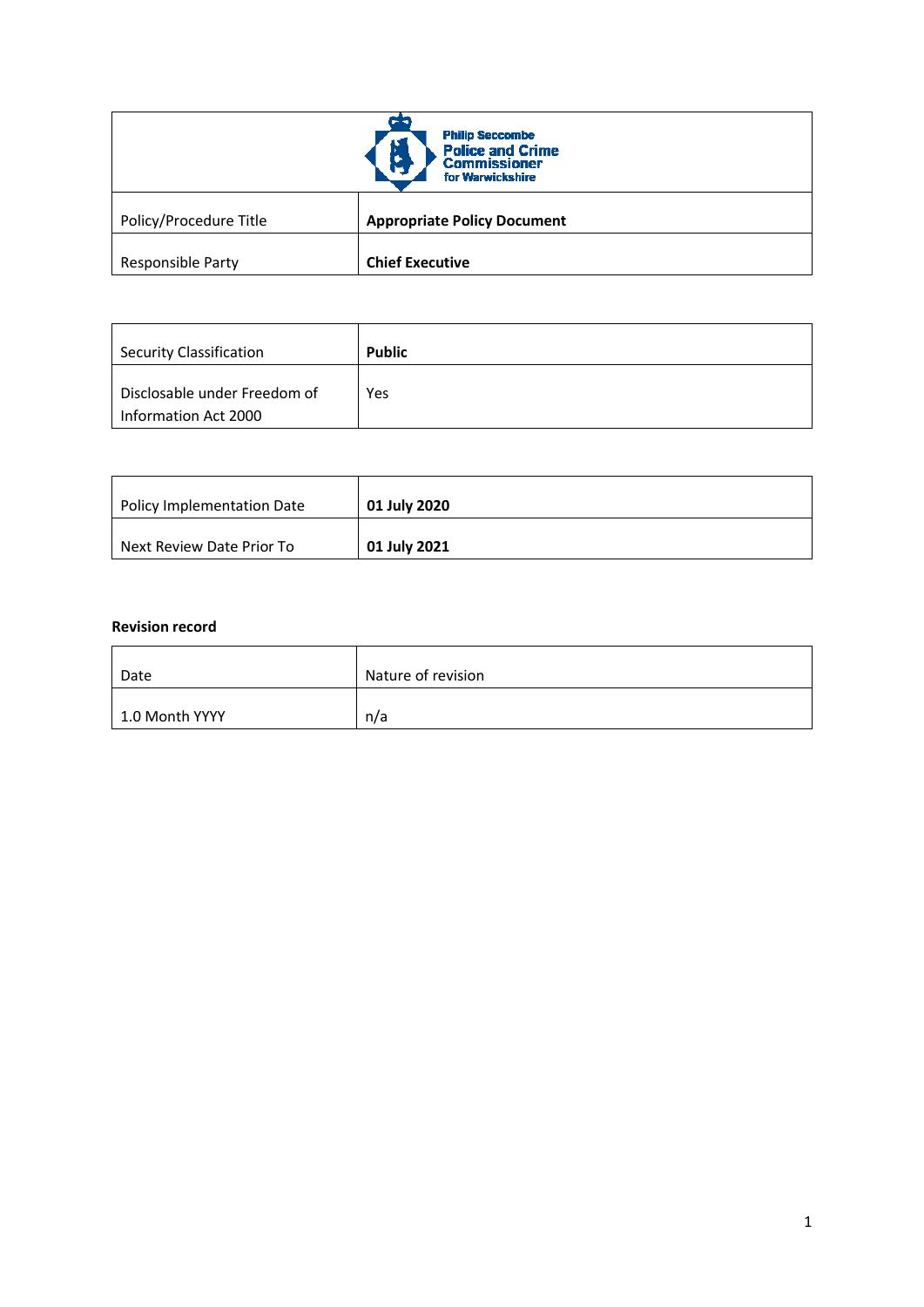# **Introduction**

This Policy Document sets out details of the Office of the Police and Crime Commissioner for Warwickshire's (OPCC) processing of special categories of personal data and criminal offence data.

As part of the Police and Crime Commissioner's statutory functions pursuant to the Police Reform and Social Responsibility Act 2011, we process special category data and criminal offence data in accordance with the requirements of Article 9 and 10 of the General Data Protection Regulation ('GDPR') and Schedule 1 of the Data Protection Act 2018 ('DPA 2018').

## **Special category data**

Special category data is defined at Article 9 GDPR as personal data revealing:

- Racial or ethnic origin;
- Political opinions;
- Religious or philosophical beliefs;
- Trade union membership;
- Genetic data;
- Biometric data for the purpose of uniquely identifying a natural person;
- Data concerning health; or
- Data concerning a natural person's sex life or sexual orientation.

## **Criminal conviction data**

Article 10 GDPR covers processing in relation to criminal convictions and offences or related security measures. In addition, section 11(2) of the DPA 2018 specifically confirms that this includes personal data relating to the alleged commission of offences or proceedings for an offence committed or alleged to have been committed, including sentencing. This is collectively referred to as 'criminal offence data'.

## **This policy document**

Some of the Schedule 1 conditions for processing special category and criminal offence data require us to have an Appropriate Policy Document ('APD') in place, setting out and explaining our procedures for securing compliance with the principles in Article 5 and policies regarding the retention and erasure of such personal data.

This document explains our processing and satisfies the requirements of Schedule 1, Part 4 of the DPA 2018.

In addition it provides some further information about our processing of special category and criminal offence data where a policy document isn't a specific requirement. The information supplements our [privacy notice](https://www.warwickshire-pcc.gov.uk/policies/privacy-policy/) and staff privacy notice (available upon request).

## **Conditions for processing special category and criminal offence data**

We process special categories of personal data under the following GDPR Articles:

i. Article  $9(2)(b)$  – where processing is necessary for the purposes of performing or exercising obligations or rights which are imposed or conferred by law on the PCC or the data subject in connection with employment, social security or social protection.

Examples of our processing include monitoring and managing staff sickness absence and administering benefits such as statutory maternity pay.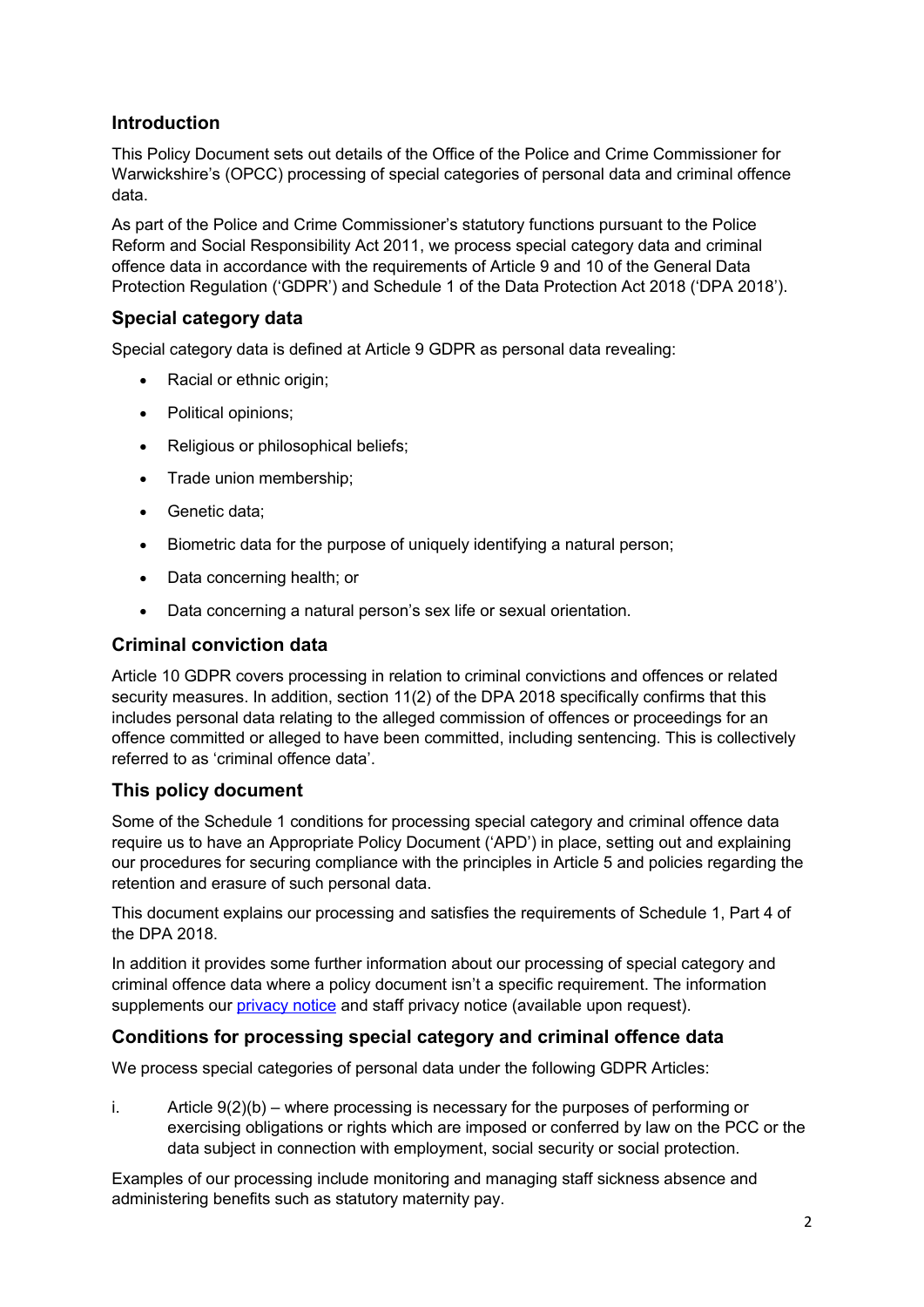ii. Article  $9(2)(g)$  - reasons of substantial public interest.

The Police and Crime Commissioner (PCC) is a public authority and has certain powers and obligations pursuant to the Police Reform & Social Responsibility Act 2011. The PCC for Warwickshire is statutorily required to secure the maintenance of the police force for Warwickshire and to secure that the police force is efficient and effective.

Our processing of personal data in this context is for the purposes of substantial public interest and is necessary for the carrying out of our role.

Examples of our processing include the information we seek or receive as part of investigating a complaint against the Chief Constable.

 $iii.$  Article  $9(2)(i)$  – for archiving purposes in the public interest.

The relevant purpose we rely on is Schedule 1 Part 1 paragraph 4 – archiving.

An example of our processing is the transfers we make to the National Archives as part of our obligations as a public body under the Public Records Act 1958.

iv. Article  $9(2)(f)$  – for the establishment, exercise or defence of legal claims.

Examples of our processing include processing relating to any Police Appeals Tribunal or other litigation.

v. Article  $9(2)(a)$  – explicit consent

In the limited circumstances where we may seek consent, we make sure that the consent is unambiguous and for one or more specified purposes, is given by an affirmative action and is recorded as the condition for processing.

Examples of our processing include staff dietary requirements.

vi. Article  $9(2)(c)$  – where processing is necessary to protect the vital interests of the data subject or of another natural person.

An example of our processing would be using health information about a member of staff in a medical emergency.

We process criminal offence data under Article 10 of the GDPR

Examples of our processing of criminal offence data include pre-employment police vetting checks.

## **Processing which requires an Appropriate Policy Document**

Almost all of the substantial public interest conditions in Schedule 1 Part 2 of the DPA 2018, plus the condition for processing employment, social security and social protection data, require an APD (see Schedule 1 paragraphs 1 and 5).

This section of the policy is the APD for the OPCC. It demonstrates that the processing of special category ('SC') and criminal offence ('CO') data based on these specific Schedule 1 conditions is compliant with the requirements of the GDPR Article 5 principles. In particular, it outlines our retention policies with respect to this data.

## **Description of data processed**

We process the special category data about our employees that is necessary to fulfil our obligations as an employer. This includes information about their health and wellbeing, ethnicity, photographs and their membership of any trade union. Further information about this processing can be found in our staff privacy notice (available upon request).

Our processing for reasons of substantial public interest relates to the data we receive or obtain in order to fulfil our statutory functions. This may be information provided to us as part of a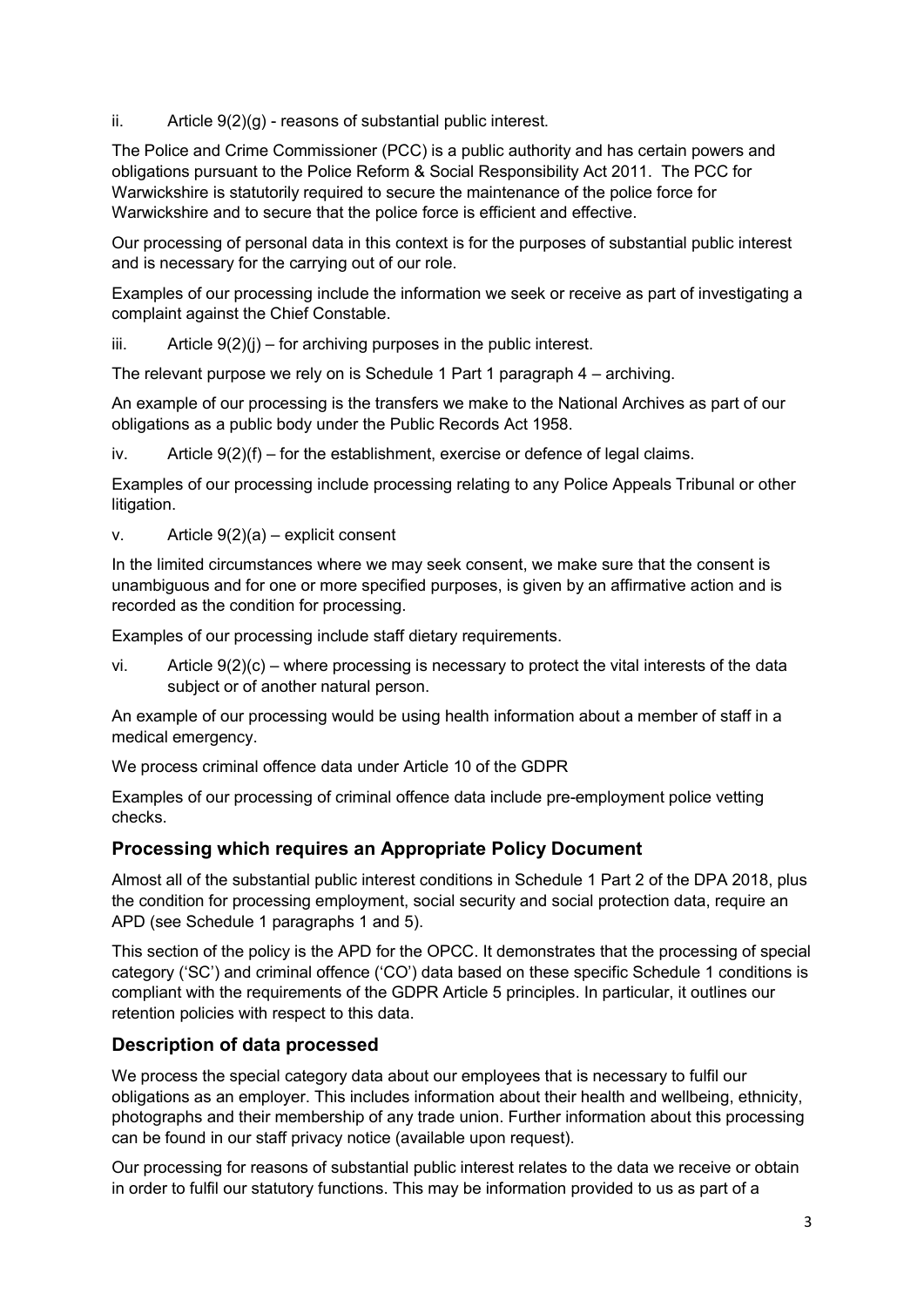complaint against the Chief Constable. Further information about this processing can be found in our [privacy notice.](https://www.warwickshire-pcc.gov.uk/policies/privacy-policy/)

We also maintain a record of our processing activities in accordance with Article 30 of the GDPR.

# **Schedule 1 conditions for processing**

#### **Special category data**

We process special category data for the following purposes in Part 1 of Schedule 1:

**Paragraph 1(1)** employment, social security and social protection.

We process special category data for the following purposes in Part 2 of Schedule 1. All processing is for the first listed purpose and might also be for others dependent on the context:

- **Paragraph 6(1) and (2)(a)** statutory, etc. purposes
- **Paragraph 8(1)** equality of opportunity or treatment
- **Paragraph 23(1) and (2)** elected representative responding to requests
- **Paragraph 24(1) and (2)** disclosure to elected representatives

#### **Criminal offence data**

We process criminal offence data for the following purposes in parts 1 and 2 of Schedule 1:

- **Paragraph 1** employment, social security and social protection
- **Paragraph 6(2)(a)** statutory, etc. purposes

#### **Securing compliance with the Data Protection principles (GDPR Article 5)**

In summary the principles set out in Article 5 of the GDPR are as follows:

Principle (a): lawfulness, fairness and transparency

Principle (b): purpose limitation

Principle (c): data minimisation

Principle (d): accuracy

Principle (e): storage limitation

Principle (f): integrity and confidentiality (security)

In addition, Article 5 requires that the data controller is responsible for and can demonstrate compliance with the above principles (the accountability principle)

#### **Principle (a): lawfulness, fairness and transparency**

Processing personal data must be lawful, fair and transparent. It is only lawful if and to the extent it is based on law and either the data subject has given their consent for the processing, or the processing meets at least one of the conditions in Schedule 1.

We provide clear and transparent information about why we process personal data including our lawful basis for processing (in compliance with GDPR articles 6 and 9) in our privacy notice, staff privacy notice and this policy document.

Our processing for purposes of substantial public interest is necessary for the exercise of functions conferred on the PCC pursuant to the Police Reform and Social Responsibility Act 2011.

Our processing for the purposes of employment relates to our obligations as an employer.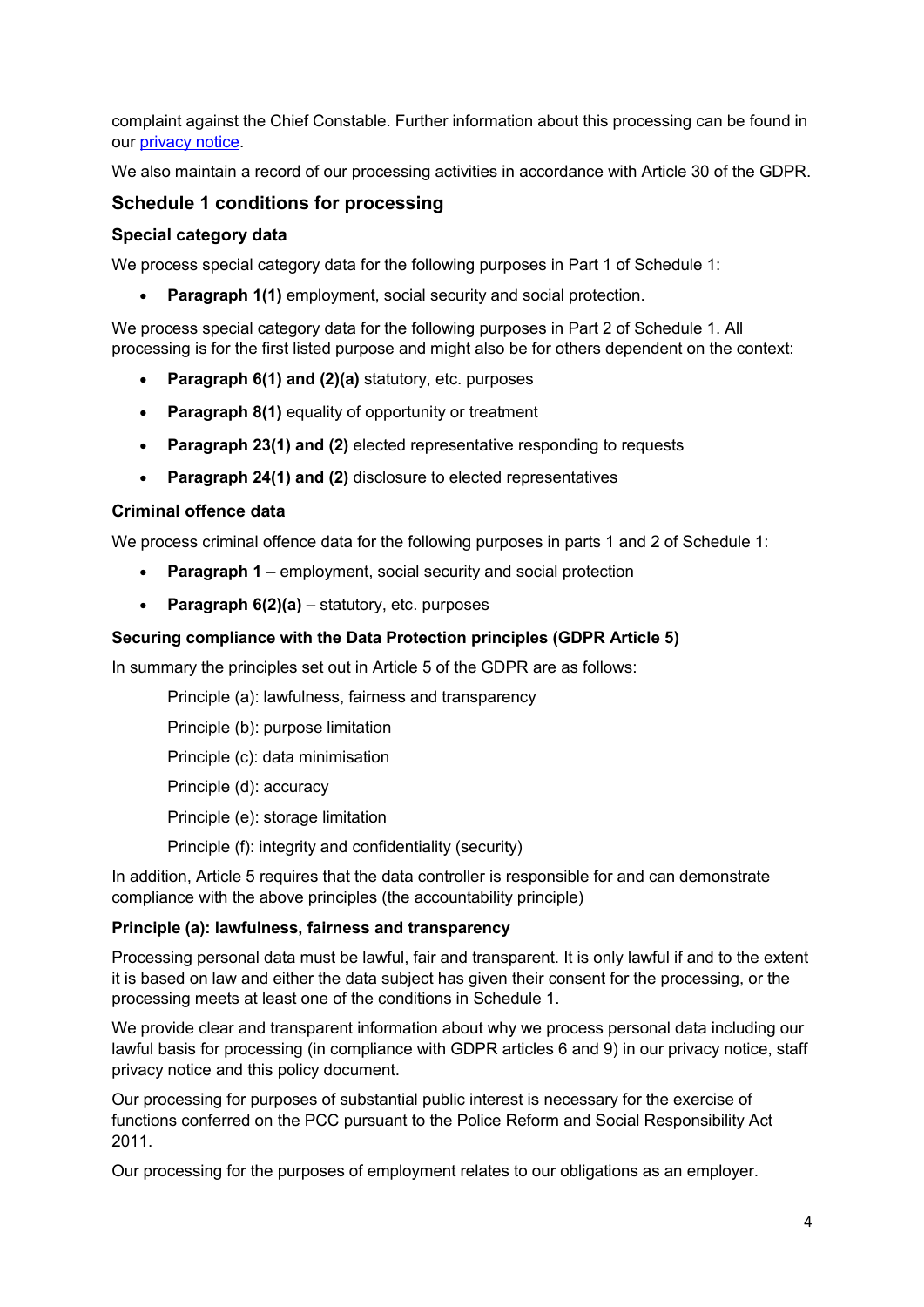We also process special category personal data to comply with other obligations imposed on the OPCC in its capacity as a public authority e.g. the Equality Act.

#### **Principle (b): purpose limitation**

We process personal data for purposes of substantial public interest as explained above when the processing is necessary for us to fulfil our statutory functions, to comply with obligations under equalities legislation, for responding to requests or for disclosures to elected representatives.

We are authorised by law to process personal data for these purposes. We may process personal data collected for any one of these purposes (whether by us or another controller), for any of the other purposes here, providing the processing is necessary and proportionate to that purpose.

If we are sharing data with another controller, we will document that they are authorised by law to process the data for their purpose. We have in place an information sharing agreement template and procedure (available upon request), based upon the ICO's data sharing statutory code of practice, which sets out good practice principles of information sharing with other data controllers.

We will not process personal data for purposes incompatible with the original purpose it was collected for.

#### **Principle (c): data minimisation**

We collect personal data necessary for the relevant purposes and ensure it is not excessive. The information we process is necessary for and proportionate to our purposes. Where personal data is provided to us or obtained by us, but is not relevant to our stated purposes, we will erase it. We have in place a data protection impact assessment procedure (DPIA) (available upon request) and conduct DPIAs for high risk processing to ensure that any data that is processed is adequate for fulfilling our statutory requirements but not excessive for our needs.

#### **Principle (d): accuracy**

Where we become aware that personal data is inaccurate or out of date, having regard to the purpose for which it is being processed, we will take every reasonable step to ensure that data is erased or rectified without delay. If we decide not to either erase or rectify it, for example because the lawful basis we rely on to process the data means these rights don't apply, we will document our decision.

## **Principle (e): storage limitation**

All special category data processed by us for the purpose of employment or substantial public interest is, unless retained longer for archiving purposes, retained for the periods set out in our records management and retention policy (available upon request). The retention period for data is based on our legal obligations and the necessity of its retention for our business needs. Our retention policy is reviewed regularly and updated when necessary.

## **Principle (f): integrity and confidentiality (security)**

Electronic information is processed within a secure ICT network provided by Warwickshire police force and we have adopted relevant police force ICT policies and procedures.

Hard copy information and electronic information is protectively marked in accordance with the government security classification scheme.

The systems we use to process personal data allow us to erase or update personal data at any point in time where appropriate.

We have in place mandatory training for staff in the secure handling of information which includes refresher training and briefing sessions. We have a mandatory information security